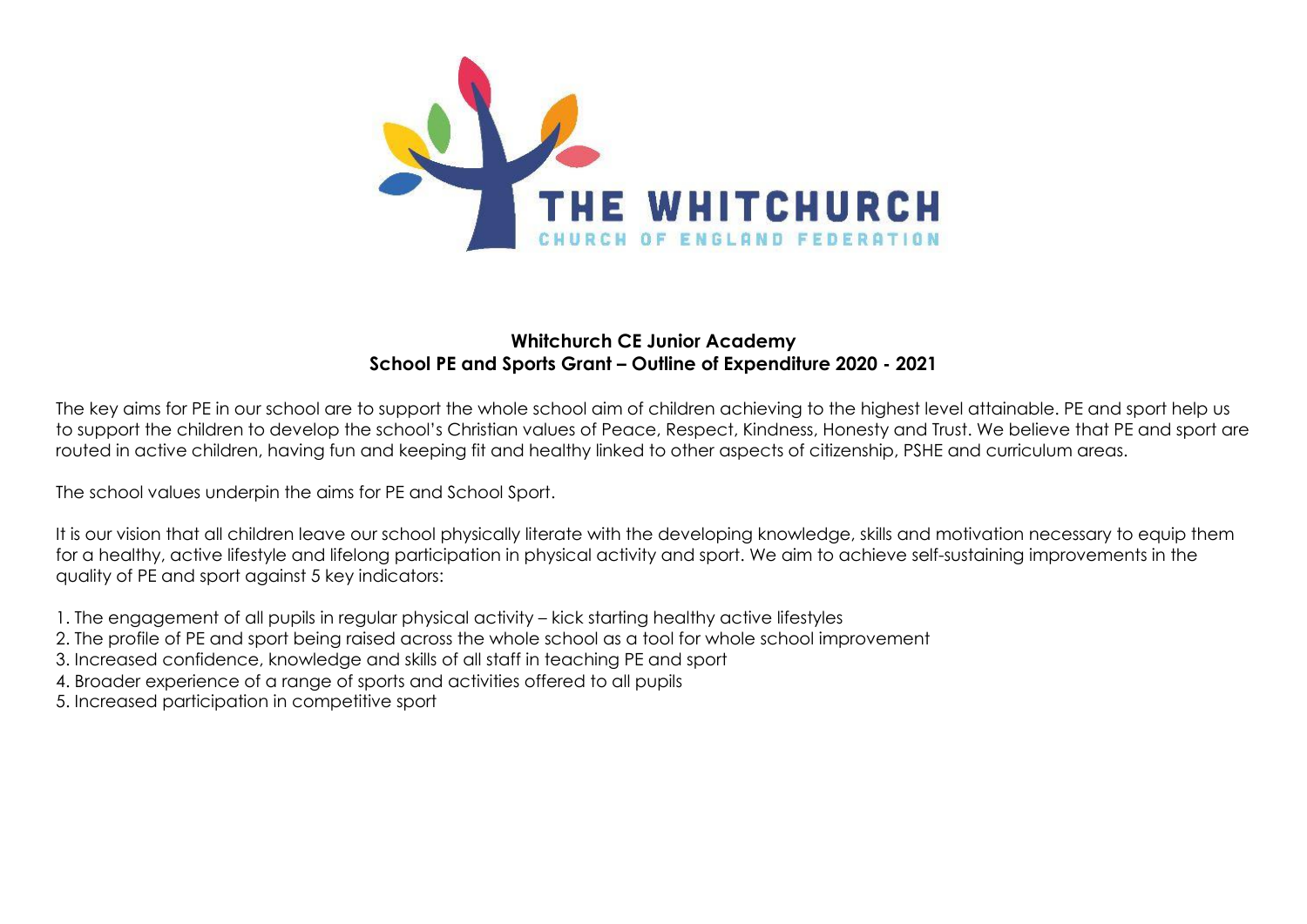| Number of eligible pupils in school:<br>328       | <b>Total School PE and Sports Grant income:</b><br>£24,675 |
|---------------------------------------------------|------------------------------------------------------------|
| Allocation                                        |                                                            |
| Lump Sum                                          | £16,000                                                    |
| Unit Funding                                      | £3,280                                                     |
| Carry forward due to COVID 19 (2019-2020 funding) | £5,395                                                     |
| <b>Total Allocation</b>                           | £24,675                                                    |

|                                                                                                                                                                                                                                                           | Key Indicator 1: The engagement of all pupils in regular physical<br>activity - the Chief Medical Officer guidelines recommend that all<br>children and young people aged 5 to 18 engage in at least 60 minutes<br>of physical activity a day, of which 30 minutes should be in school                                                 | <b>Percentage of Total Allocation</b><br>50.9%<br><b>Budget £15,211</b>                                                                                        | <b>Impact</b>                                                                                                                            |
|-----------------------------------------------------------------------------------------------------------------------------------------------------------------------------------------------------------------------------------------------------------|----------------------------------------------------------------------------------------------------------------------------------------------------------------------------------------------------------------------------------------------------------------------------------------------------------------------------------------|----------------------------------------------------------------------------------------------------------------------------------------------------------------|------------------------------------------------------------------------------------------------------------------------------------------|
| Intent<br><b>School Focus with Clarity on</b><br><b>Intended Impact on Pupils</b>                                                                                                                                                                         | <b>Implementation</b>                                                                                                                                                                                                                                                                                                                  | <b>Planned Funding</b>                                                                                                                                         | <b>Sustainability Post 2021</b>                                                                                                          |
| Children engaged in one<br>weekly high quality PE<br>lesson during curriculum<br>time in addition to:<br>daily active break<br>$\left(\frac{1}{2}\right)^{1/2}$                                                                                           | Children to participate in the<br>$\mathcal{L}^{\mathbf{A},\mathbf{A}}_{\mathbf{A},\mathbf{B}}$<br>daily mile (15 minutes daily)<br>through the facilitation of a daily<br>mile track to develop additional<br>physical activity at lunchtimes.                                                                                        | <b>Daily mile track £9,000</b><br>10 places on the online course<br>۳<br>£125                                                                                  | <b>Conce the daily mile</b><br>track has been<br>established it will be<br>a long standing<br>resource which can<br>be continually used. |
| time<br>daily active lunch<br>$\mathbb{R}^{14}$<br>time facilitated by<br>the active mile<br>daily mile<br>$\mathbb{R}^{N}$<br>daily active maths<br>$\left(\frac{1}{2}\right)^{1/2}$<br>lessons<br>daily 5 a day activity<br><b>IMPACT:</b> children are | Playground games online<br>$\mathcal{L}^{\mathcal{A}}$<br>learning for mid-day supervisors<br>to develop and promote active<br>lunchtimes.<br>Continue to review resources to<br>$\mathbf{C}$<br>enhance active playtimes.<br>Appoint new KS2 sports/play<br>$\left(\frac{1}{2}\right)^{n}$<br>leaders - 2 children from each<br>class | <b>PE</b> co-ordinator release time to<br>audit equipment. Federation<br>strategic subject leader<br>leadership time to support this<br>$10\%$ of £1361 = £136 | Once staff have<br>been trained they<br>will have the skills<br>which will be used<br>annually                                           |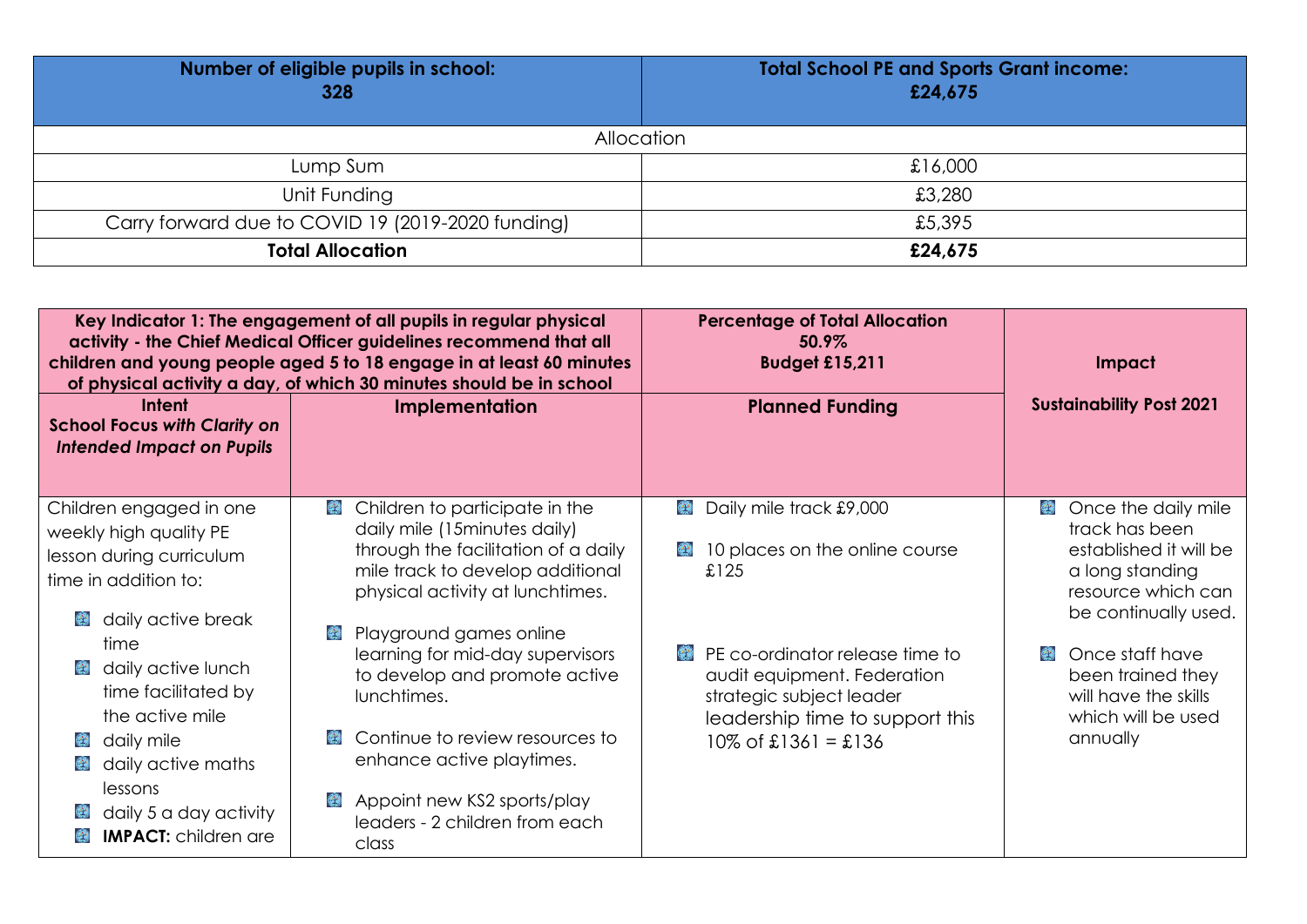active for at least 60minutes a day through PE lessons and at regular intervals during the school day, ensuring that their physical literacy skills are being continually challenged and practised

- All children to access  $\mathcal{L}^{\mathcal{L}}$ outdoor learning during the year
- $\mathbf{C}$ **IMPACT**: Children's physical activity levels are promoted throughout the school day to enable the children to remain alert during curriculum subjects. Outdoor learning enables the children the freedom, time and space to learn and demonstrate independence, to develop 'The independent me' driver within our school. Children will
- PE Subject Leader / assistant principal to monitor – playtimes / lunchtimes
- **B** Ongoing curriculum audit by coordinator and new equipment ordered in response to needs

- Member of staff to be Level 3 Forest school trained so they can deliver Forest school sessions within the academy
- £950 Level 3 Forest school training & £1,400 for 7 days cover

**Conce the forest** school support staff have been trained they will be able to continue to develop outdoor learning in the academy and also develop other leaders through CPD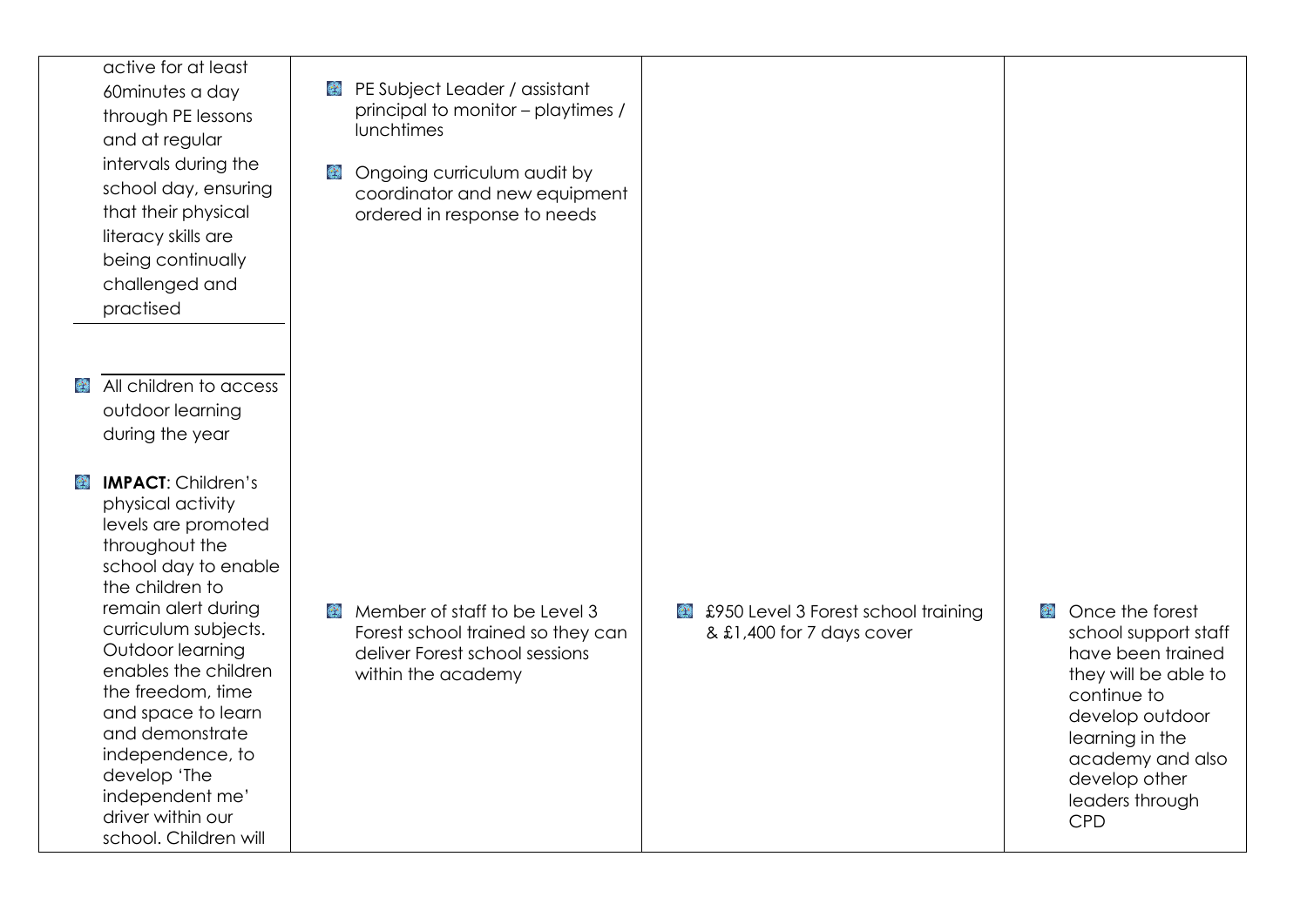gain awareness of the consequences of their actions on peers through team activities such as sharing tools and participating in play. Outdoor learning supports the development of physical stamina and gross and fine motor skills as part of the 'Healthy me' driver within our school curriculum.

- **Curriculum resources** improved and maintained.
- **IMPACT:** high quality **ALC** resources available for staff to assist delivery of high quality lessons ensuring all children have access to safe, appropriate equipment
- Requiar resource audits to be completed by the PE coordinator.
- Staff to complete equipment a fault sheet if they find a piece of equipment that is not appropriate for use.
- **Purchase of respect barriers to** ensure that the school can deliver PE sessions / sports within a safe designated area for children and staff
- Respect barriers  $x10 = £1,100$
- £250 per term (£750 for the year) towards equipment to ensure the children have high quality resources to promote high level of PE and sport within lessons and playtimes.

**Conce high quality** resources / equipment are purchased and used correctly and effectively they will be used for a substantial period of time.

**The purchase of** equipment will enable PE provision to be taught at a high level with the correct equipment.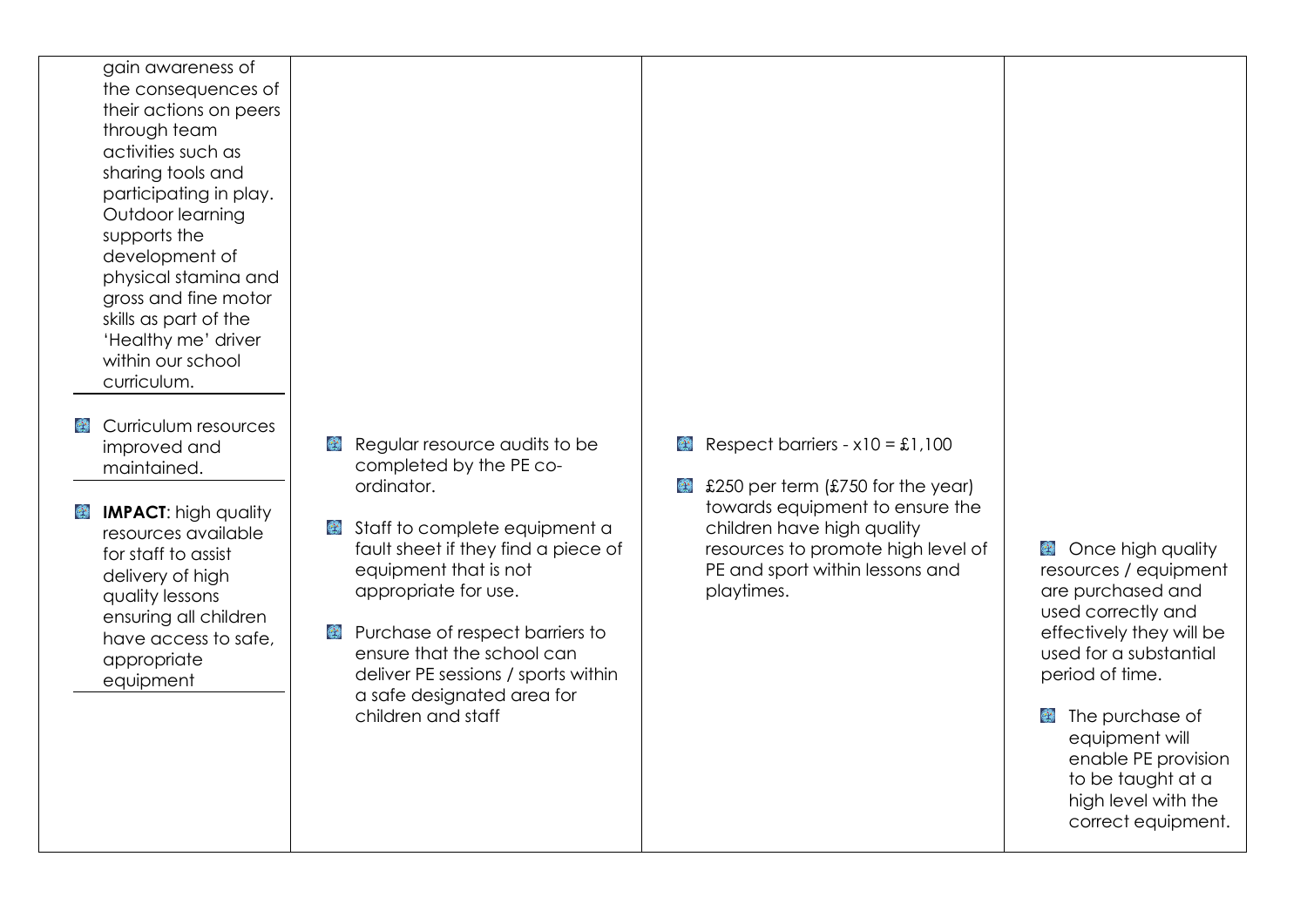| New activities to be<br>$(\mathcal{D}^{\star})$<br>developed and<br>promoted to KS2<br>children                                                                                                                                                                                                                                                                                                                                    | Purchase of the scooter wise<br>$\mathcal{P}^{\mathbf{M}}$<br>package                  | £1,000 for the scooter wise<br>ويتجه<br>package    | Scooter wise<br>resources will be a                                                                                                                                         |
|------------------------------------------------------------------------------------------------------------------------------------------------------------------------------------------------------------------------------------------------------------------------------------------------------------------------------------------------------------------------------------------------------------------------------------|----------------------------------------------------------------------------------------|----------------------------------------------------|-----------------------------------------------------------------------------------------------------------------------------------------------------------------------------|
| <b>IMPACT:</b> Scooter wise<br>programme will provide the<br>academy with a sustainable<br>activity to teacher children<br>up to Year 4, how to ride a<br>scooter safely so that they<br>can enjoy freedom and fun<br>that riding a scooter<br>provides. It can help basic<br>balance and sensory<br>integration in a child's early<br>years. Without this, learning<br>and reading development<br>can be significantly<br>delayed |                                                                                        |                                                    | sustainable resource<br>to use within school,<br>it will provide the<br>children with long<br>life skills. The<br>resources will be<br>used post 2021<br>within the academy |
| Support to swimming<br>€<br>above curriculum<br>commitment<br>Swimming<br>badges/certificates<br>for children to<br>complete in<br>swimming lessons.                                                                                                                                                                                                                                                                               | Children to have full access to a<br>$\mathcal{L}^{\mathbf{A}}$<br>swimming programme. | School contribution towards<br>وي<br>swimming £750 |                                                                                                                                                                             |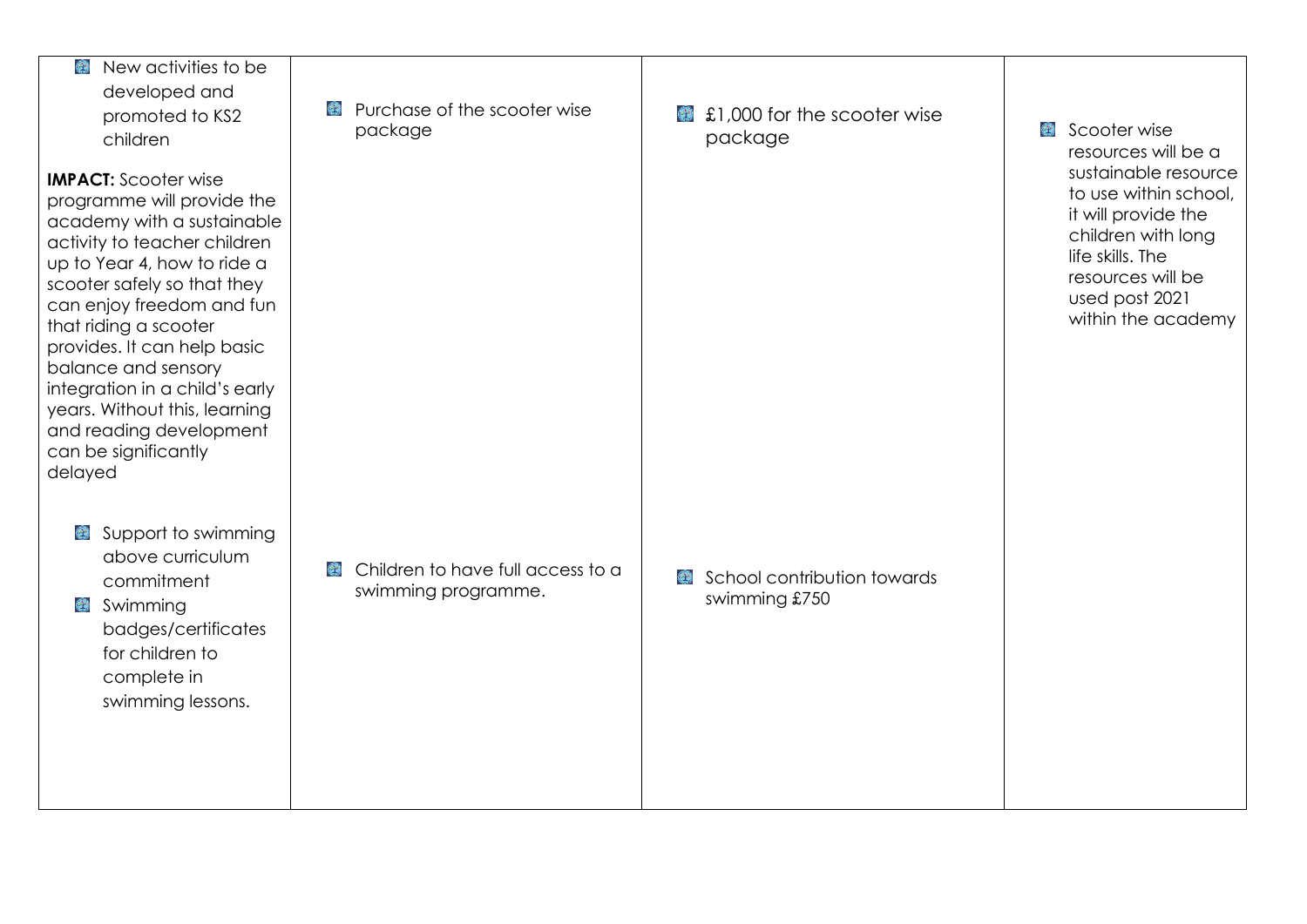|                                                                                                                                                                                                                         | Key Indicator 2: The profile of PE and sport is raised across the school<br>as a tool for whole-school improvement                                                         | Percentage of Total Allocation 6.4%<br>Budget £1,912                                                                                                                                                               |                                                                 |
|-------------------------------------------------------------------------------------------------------------------------------------------------------------------------------------------------------------------------|----------------------------------------------------------------------------------------------------------------------------------------------------------------------------|--------------------------------------------------------------------------------------------------------------------------------------------------------------------------------------------------------------------|-----------------------------------------------------------------|
| Intent                                                                                                                                                                                                                  | Implementation                                                                                                                                                             | <b>Planned Funding</b>                                                                                                                                                                                             | Impact                                                          |
| <b>School Focus with Clarity on</b><br><b>Intended Impact on Pupils</b>                                                                                                                                                 | <b>Actions</b>                                                                                                                                                             |                                                                                                                                                                                                                    | <b>Sustainability Post 2021</b>                                 |
| School Website page<br>$\mathbf{C}$<br>to be updated<br>regularly focusing on<br>PE and updated<br>regularly                                                                                                            | Assistant principal/PE Subject<br>$\mathbb{R}^N$<br>leader to continue to update<br>the website page include<br>competitions, activities,<br>curriculum, regularly updated | <b>EX</b> PE co-ordinator release time to<br>support website / twitter uploads<br>and completing a floor book.<br>Federation strategic subject leader<br>leadership time to support this<br>$10\%$ of £1361 = £136 | As part of good<br>practice this can<br>continue post 2020      |
| Sporting achievements<br>highlighted in<br><b>Celebration Worship</b><br>weekly to ensure whole<br>school is aware of the<br>importance of PE and<br>to encourage all pupils<br>to aspire to being<br>involved in sport | Assistant principal /PE Subject<br>$\mathcal{L}^{\mathbf{A}}$<br>leader to ensure newsletters<br>highlight PE profile/successes                                            |                                                                                                                                                                                                                    |                                                                 |
| A PE display to be<br>created within school<br>to recognise sporting<br>achievements outside                                                                                                                            | PE lead to organise and create<br>$\left(\frac{1}{2},\frac{1}{2}\right)$<br>a display - monitor and update<br>accordingly                                                  |                                                                                                                                                                                                                    | As part of good<br>€<br>practice this can<br>continue post 2020 |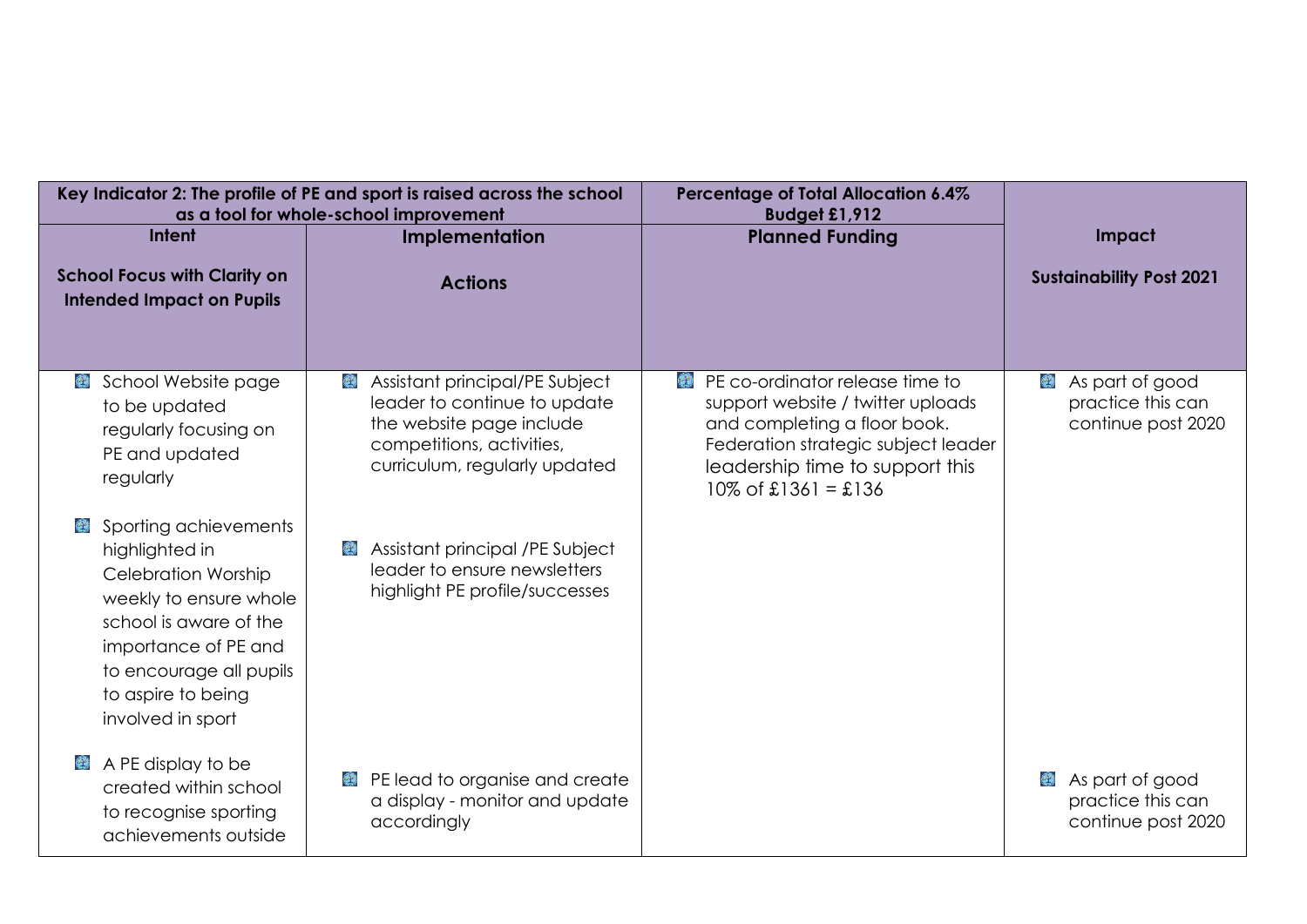## of school

- $\mathcal{L}$ **IMPACT**: Showcase the importance of PE and sport within the school to develop the 'Healthy me' to the wider community. Engage the parents to understand the impact of physical activity as part of daily life in supporting a healthy lifestyle.
- Regular staff meeting  $\mathbf{Q}^{\mathbf{A}}$ time used to share developments within PE
- All staff (Teachers and Ta's) to wear a federation PE kit to raise the profile of PE within the school, to show children how it is important for you to be dressed accordingly.
- **B IMPACT:** A high profile towards PE to continue so that all staff know up
- Requiar staff meeting time allocated to maintaining high profile.
- **PE co-ordinator to attend CPD** sessions / network meetings – to take good practice / good ideas back into school.
- **PE federation polo shirt for** each member of staff
- **Federation strategic subject leader** leadership time to support this  $10\% \text{ of } £1361 = £136$
- **£450 for 30 polo shirts**

**C** Through the development of staff meetings, it will ensure that PE remains high profile and these developments will last post 2020.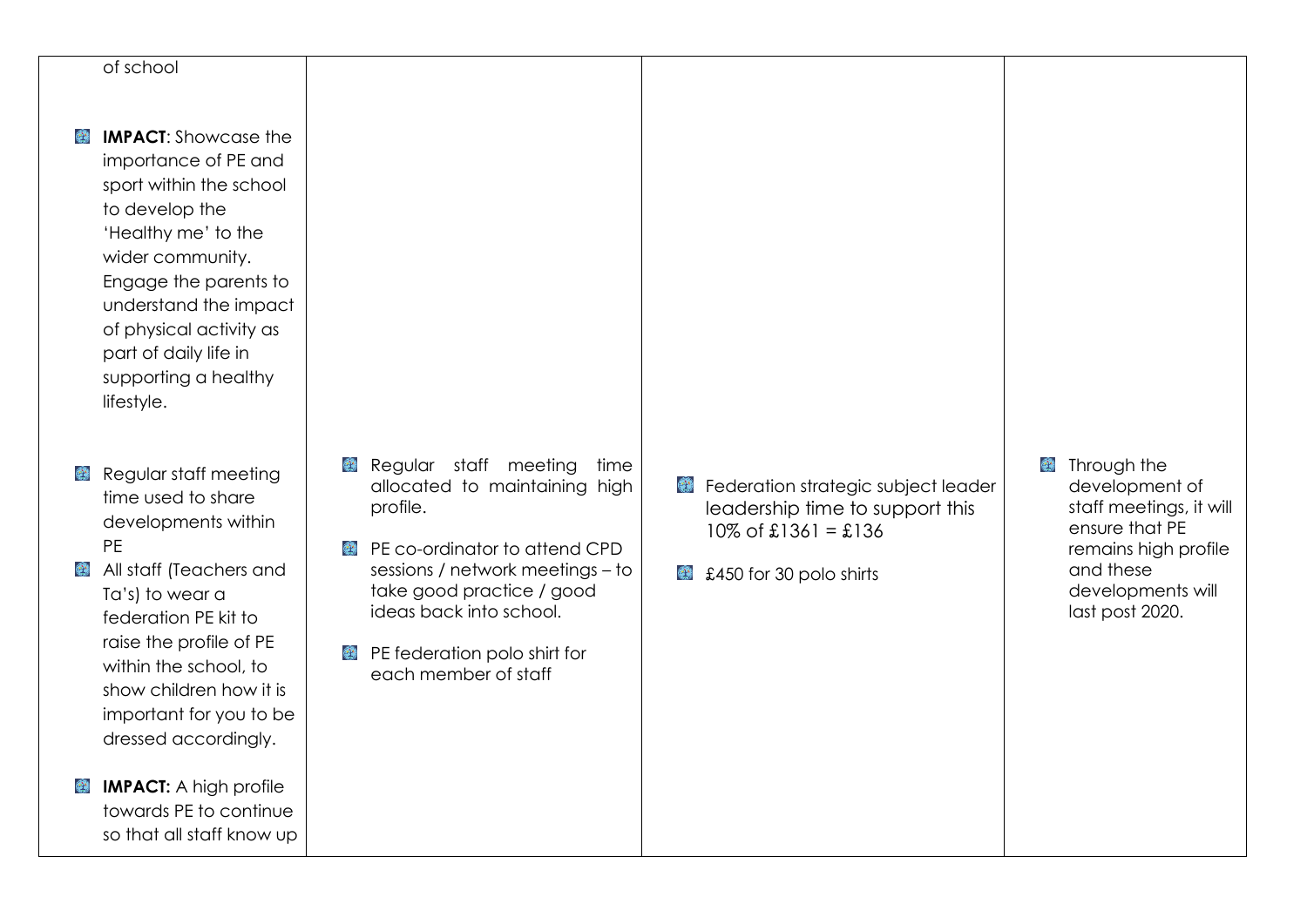|   | to date information in     |                             |                                                           |                                     |
|---|----------------------------|-----------------------------|-----------------------------------------------------------|-------------------------------------|
|   | relation to PE and         |                             |                                                           |                                     |
|   | school sport; they share   |                             |                                                           |                                     |
|   | the school ethos and       |                             |                                                           |                                     |
|   | vision to delivering high  |                             |                                                           |                                     |
|   | quality delivery PE and    |                             |                                                           |                                     |
|   | sport within the           |                             |                                                           |                                     |
|   | academy.                   |                             |                                                           |                                     |
|   |                            |                             |                                                           |                                     |
| ۳ | Quality mark Package       | PE lead to provide the<br>۳ |                                                           | <b>B</b> The afPE Quality           |
|   |                            | evidence to ensure we can   | Quality mark package £850<br>€                            | Mark is a                           |
| ۳ | <b>IMPACT:</b> The quality | achieve the PE quality mark |                                                           | prestigious award                   |
|   | mark aims to focus         |                             | Federation strategic subject leader<br>€                  | that will evidence                  |
|   | leaders to undertake       |                             | leadership time to support this<br>$30\%$ of £1361 = £340 | the strength and                    |
|   | effective self-            |                             |                                                           | quality of Physical                 |
|   | evaluation and             |                             |                                                           | Education, School                   |
|   | continuous                 |                             |                                                           | Sport and Physical                  |
|   | improvement for PE,        |                             |                                                           | Activity within the                 |
|   | which drives better        |                             |                                                           | academy. It will                    |
|   | outcomes for pupils,       |                             |                                                           | raise the profile of                |
|   | their families and         |                             |                                                           | the subject and                     |
|   | society.                   |                             |                                                           | the school, both                    |
|   |                            |                             |                                                           | locally and<br>nationally, and will |
|   |                            |                             |                                                           | promote the                         |
|   |                            |                             |                                                           | outstanding work                    |
|   |                            |                             |                                                           | that is being                       |
|   |                            |                             |                                                           | undertaken on a                     |
|   |                            |                             |                                                           | daily basis                         |

| Key Indicator 3: Increased confidence, knowledge & skills of all staff in $\parallel$ | <b>Percentage of Total Allocation 7.7%</b> |  |
|---------------------------------------------------------------------------------------|--------------------------------------------|--|
| teaching PE & sport.                                                                  | Budget £2,286                              |  |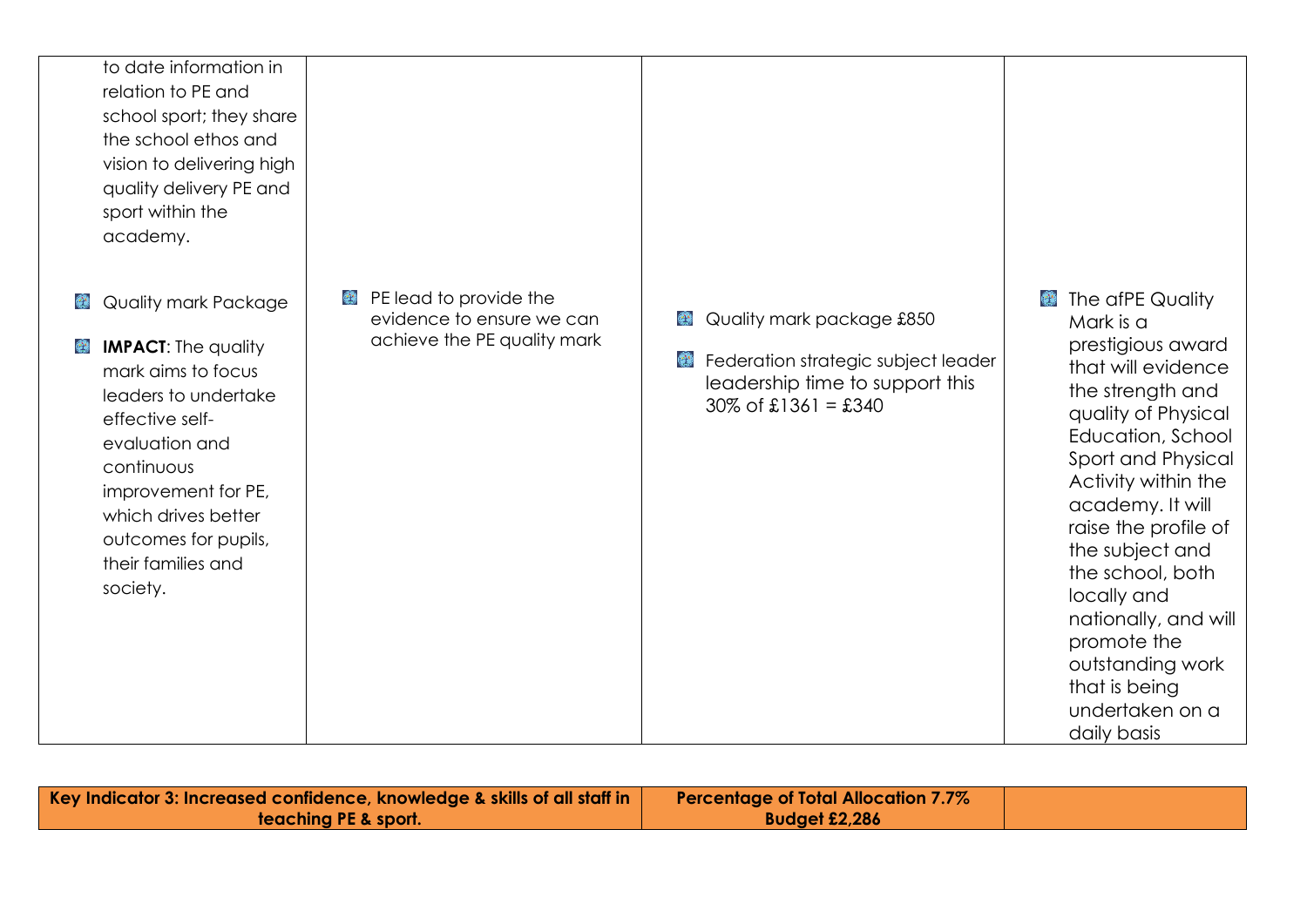| <b>Intent</b>                                                                                                                                                                                                                                                                                                                                            | <b>Implementation</b>                                                                                                                                                                                                                                                                                                                                                                                                                                                                                                                                                                                                                                                                                                                                                                                   | <b>Planned Funding</b>                                                                                                                                                                                                                                                                                                                                                                                                                                                                                                                                                                                                          | Impact                                                                                                                                                                                             |
|----------------------------------------------------------------------------------------------------------------------------------------------------------------------------------------------------------------------------------------------------------------------------------------------------------------------------------------------------------|---------------------------------------------------------------------------------------------------------------------------------------------------------------------------------------------------------------------------------------------------------------------------------------------------------------------------------------------------------------------------------------------------------------------------------------------------------------------------------------------------------------------------------------------------------------------------------------------------------------------------------------------------------------------------------------------------------------------------------------------------------------------------------------------------------|---------------------------------------------------------------------------------------------------------------------------------------------------------------------------------------------------------------------------------------------------------------------------------------------------------------------------------------------------------------------------------------------------------------------------------------------------------------------------------------------------------------------------------------------------------------------------------------------------------------------------------|----------------------------------------------------------------------------------------------------------------------------------------------------------------------------------------------------|
| <b>School Focus with Clarity</b><br>on Intended Impact on<br><b>Pupils</b>                                                                                                                                                                                                                                                                               | <b>Actions</b>                                                                                                                                                                                                                                                                                                                                                                                                                                                                                                                                                                                                                                                                                                                                                                                          |                                                                                                                                                                                                                                                                                                                                                                                                                                                                                                                                                                                                                                 | <b>Sustainability Post 2021</b>                                                                                                                                                                    |
| Staff to receive<br>$\mathbf{C}$<br>appropriate/<br>targeted CPD to<br>improve teaching of<br>PE lessons.<br><b>IMPACT:</b> staff are<br>$\mathbb{R}^{N_{\text{c}}^{\text{c}}}$<br>continually upskilled<br>which will lead to<br>improvements in<br>teaching and<br>learning, this in turn<br>will improve progress<br>and achievement of<br>all pupils | <b>PE subject leader to devise staff</b><br>audit questionnaire.<br>Staff to share skills and develop<br>team teaching and lesson<br>observations as tool for CPD.<br>PE Subject Leader to undertake<br>$\mathbb{C}^{\infty}_{\mathbb{Z}}$<br>lesson observations to monitor<br>quality of PE provision and identify<br>further CPD needs.<br><b>PE annual conference -</b><br>attendance by PE support staff<br>to ensure they are up to date<br>with new legislation and<br>government guidance (June<br>2020)<br><b>Effective monitoring course - to</b><br>support PE staff with monitoring<br>and assessment during PE<br>lessons.<br>Health, fitness and well-being<br>course - to ensure we raise the<br>importance of the 'healthy me'<br>driver within school to ensure<br>we are aware of the | Federation strategic subject leader<br>leadership time to support this<br>$10\%$ of £1361 = £136<br>Monitoring and evaluation of staff<br>$\left(\frac{1}{2}\right)$<br>- cover costs - 1 day per term £600<br>for the year<br><b>E</b> PE conference attendance £200<br>Effective monitoring CPD £150<br>$\mathbb{C}^{\mathcal{N}}$<br>Whole day CPD for staff<br>(depending on their requirements<br>following on from staff audit) £450<br>Improving PE curriculum and<br>$\bullet$<br>assessment course £150<br>Health, fitness and well-being<br>course £450<br>Improving PE curriculum and<br>۵<br>assessment course £150 | If appropriate/<br>۵<br>targeted CPD<br>opportunities are<br>developed during<br>2020-2021 it will<br>ensure they are<br>embedded and<br>high quality PE<br>lessons are<br>delivered post<br>2020. |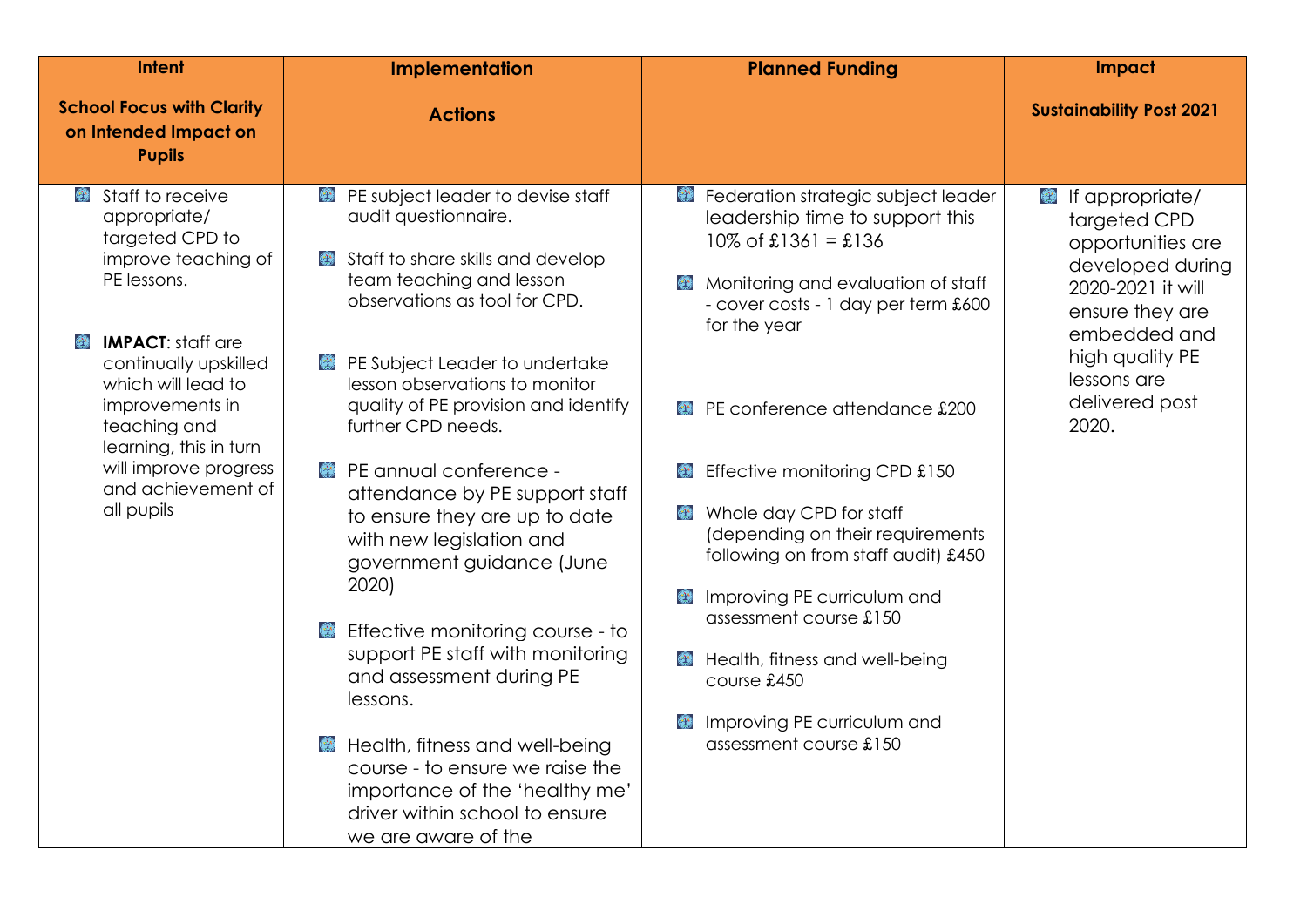| importance of mental health |  |
|-----------------------------|--|
| alongside physical health   |  |

|                                                                                                                                                                        | Key Indicator 4: Broader experience of a range of sports & activities<br>offered to all pupils.                                                                                                                              | <b>Percentage of Total Allocation 34.6%</b><br><b>Budget £10,342</b>                                                                                                                   |                                                                                                                                                                                              |
|------------------------------------------------------------------------------------------------------------------------------------------------------------------------|------------------------------------------------------------------------------------------------------------------------------------------------------------------------------------------------------------------------------|----------------------------------------------------------------------------------------------------------------------------------------------------------------------------------------|----------------------------------------------------------------------------------------------------------------------------------------------------------------------------------------------|
| Intent<br><b>School Focus with Clarity on</b><br><b>Intended Impact on Pupils</b>                                                                                      | <b>Implementation</b><br><b>Actions</b>                                                                                                                                                                                      | <b>Planned Funding</b>                                                                                                                                                                 | Impact<br><b>Sustainability Post 2021</b>                                                                                                                                                    |
| Secontinue to offer a<br>wide range of<br>activities both within<br>and outside the<br>curriculum in order to<br>involve more pupils<br>Opportunities for<br>increased | Subject Leader to carry out<br>❤<br>new pupil survey to ascertain<br>which sports pupils would like<br>to be offered.<br>All children to be offered the<br><b>CO</b><br>opportunity to attend an ASC<br>- whole class/bubble | After-school Clubs £3,420 through<br>Crossbar<br>JRW cricket coaching (summer<br>term 12 sessions) £360<br>۳<br>Federation strategic subject leader<br>leadership time to support this | Children will be<br>$\bullet$<br>enthusiastic towards<br>after school clubs<br>which will promote<br>a healthy lifestyle,<br>therefore<br>encouraging<br>children to<br>participate in local |
| participation in a<br>range/variety of<br>sports/activities<br>Increased<br>opportunities for                                                                          | attendance<br>Introduce new sports for clubs in<br>response to children's interests                                                                                                                                          | $20\%$ of £1361 = £272<br>Enrichment days - £500<br>Skipping workshop (whole<br>٤<br>school) £190                                                                                      | sporting clubs and<br>events.<br>Children will be able<br>to engage in new<br>sporting / physical                                                                                            |
| parental participation<br>in sporting activities /<br>events with their<br>children throughout<br>the year.                                                            | (14 different clubs for 2018 -19)<br>$\mathbf{C}$<br>Increase participation rates<br>from last year; average of 79%<br>of KS1 attended a club;<br>Provide sporting events for<br>$\mathcal{L}^{\mathcal{A}}$                 | Visit to a sports stadium (KS2<br>children) £1,000 (school<br>contribution - total cost £2,700)<br>Activity for our PP children £600                                                   | activity which will<br>engage them with<br>new experiences, to<br>promote different<br>activities to<br>encourage them to<br>participate in them                                             |
| <b>IMPACT: children</b><br>demonstrate an<br>increase in<br>confidence and skills<br>which in turn have an                                                             | parental participation with their<br>child - 1 activity each term.                                                                                                                                                           | Sporting icon / athlete visit to<br>school £500 - inspirational icon                                                                                                                   | outside of the<br>academy.                                                                                                                                                                   |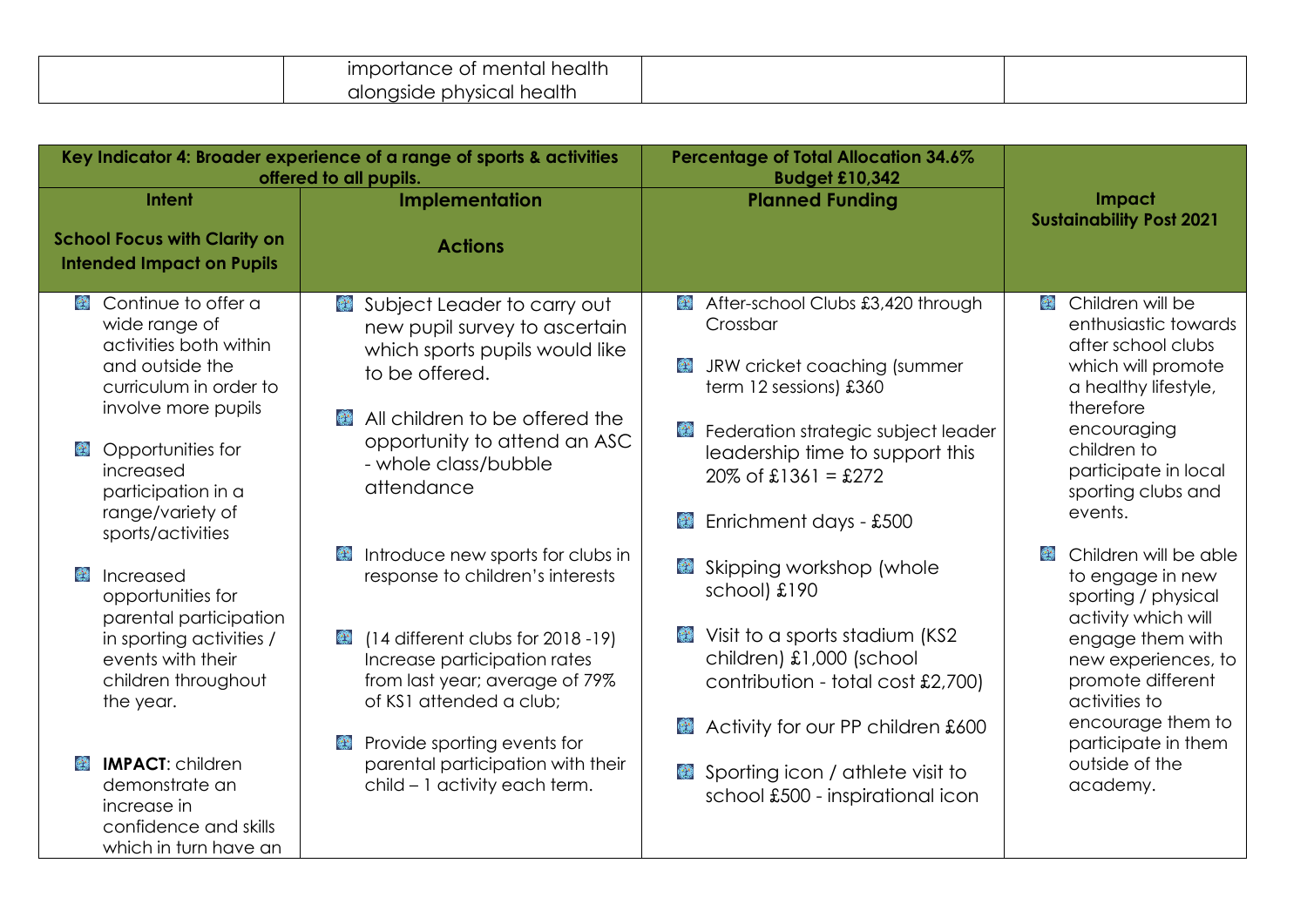impact on improving life and social skills, creating safer, happier children, promoting happier children and encouraging the children to enjoy a brighter future. To develop with families, the 'healthy me' driver to enhance the importance of being healthy and active to live a healthy lifestyle outside of school.

**E** Increase links with local clubs by encouraging taster sessions / enrichment days

**IMPACT:** children signposted in order to and/or at which they excel develop knowledge and skills of specific sports which interest them whilst expanding social skills and confidence

Contribution to John  $\mathbf{C}$ Muir activity week **IMPACT:** Children to access

- **Taster sessions and enrichment** days during curriculum time. Tennis / Cricket for 2018-2019 – develop further links within the community
- Expand club links for ❤ sianpostina.

**E** Financial contribution from the academy towards costs: £500

**By signposting** children to local sports clubs and events it will enable the children to participate in these clubs outside of school. Children and families will be aware of what is available for their children in the local community.

 $\bigoplus$  It will provide children with

**E** Children will be offered the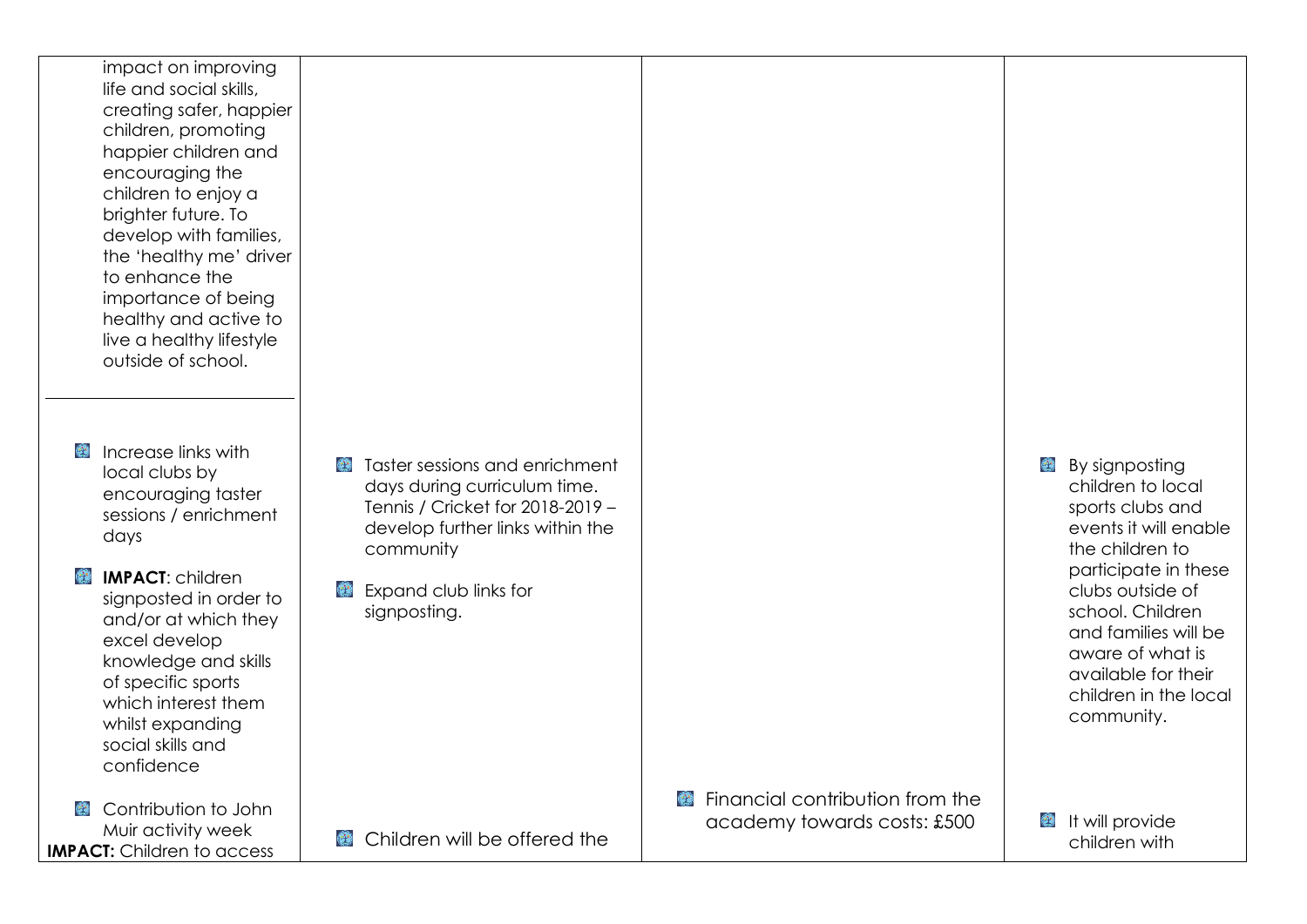| the outdoor education<br>programme. It is offered to<br>engage and inspire children<br>to participate in outdoor<br>walking, rock climbing,<br>canoeing. Children will<br>Increase participation of<br>physical activity which is<br>delivered beyond the school<br>grounds. Children to<br>experience sports/activities<br>that they have not done so<br>previously.                                                                                                                                                                                                                                                                                        | opportunity to participate in<br>the John Muir activity week if<br>they are unable to attend<br>the Academy's residential. | Financial contribution from the<br>academy towards costs: £3,000 | opportunities<br>outside of the<br>academy.<br>Opportunities to<br>participate in new<br>activities - which<br>could encourage<br>them to participate<br>in outside of the<br>academy as a<br>hobby / club in<br>order to promote a<br>'healthy me'                                                                                                                                                                                        |
|--------------------------------------------------------------------------------------------------------------------------------------------------------------------------------------------------------------------------------------------------------------------------------------------------------------------------------------------------------------------------------------------------------------------------------------------------------------------------------------------------------------------------------------------------------------------------------------------------------------------------------------------------------------|----------------------------------------------------------------------------------------------------------------------------|------------------------------------------------------------------|--------------------------------------------------------------------------------------------------------------------------------------------------------------------------------------------------------------------------------------------------------------------------------------------------------------------------------------------------------------------------------------------------------------------------------------------|
| Contribution to Arthog<br>residential week<br><b>IMPACT:</b> Children to access<br>the outdoor education<br>residential. It is offered to<br>engage and inspire children<br>to participate in team<br>challenges, rock climbing,<br>mountain walking, high<br>ropes, paddle sports, board<br>surfing, mountain biking and<br>orienteering<br>activities Children will<br>Increase participation of<br>physical activity which is<br>delivered beyond the school<br>grounds. Children to<br>experience sports/activities<br>that they have not done so<br>previously. Children will be<br>provided with the<br>opportunities to develop our<br>academy values | Children will be offered the<br>$\left(\frac{1}{2}\right)^{1/2}$<br>opportunity to participate in<br>Arthog residential.   |                                                                  | It will provide<br>$\bullet$<br>children with<br>opportunities<br>outside of the<br>academy.<br>Opportunities to<br>participate in new<br>activities, while<br>developing their<br>self-confidence and<br>self-esteem. They<br>will engage in new<br>sports / physical<br>activities which<br>could be further<br>development for<br>the children to<br>engage in them as<br>a hobby / club in<br>order to promote a<br>'healthy me' and a |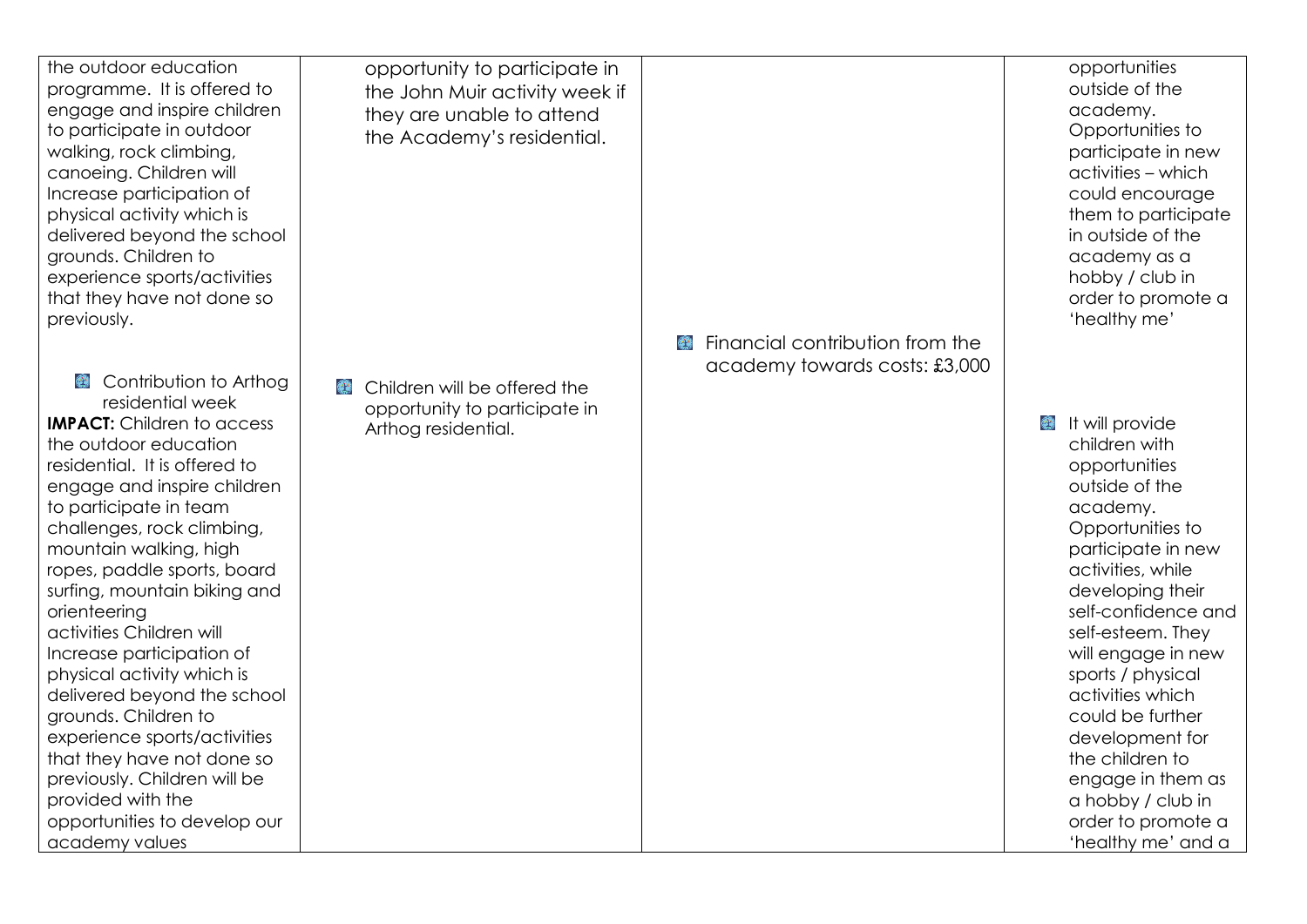| compassion, perseverance,  |  | 'healthy lifestyle.' |
|----------------------------|--|----------------------|
| responsibility and courage |  |                      |
| while undertaking new      |  |                      |
| experiences.               |  |                      |
|                            |  |                      |

|                                                                                                                                                                           | Key Indicator 5: Increased participation in competitive sport                                                                                                                                                                                         | <b>Percentage of Total Allocation 0.4%</b><br><b>Budget £136</b>                                 | Impact                                                                                                                                       |
|---------------------------------------------------------------------------------------------------------------------------------------------------------------------------|-------------------------------------------------------------------------------------------------------------------------------------------------------------------------------------------------------------------------------------------------------|--------------------------------------------------------------------------------------------------|----------------------------------------------------------------------------------------------------------------------------------------------|
| Intent<br><b>School Focus with Clarity on</b>                                                                                                                             | Implementation                                                                                                                                                                                                                                        | <b>Planned Funding</b>                                                                           | <b>Sustainability Post 2021</b>                                                                                                              |
| <b>Intended Impact on Pupils</b>                                                                                                                                          | <b>Actions</b>                                                                                                                                                                                                                                        |                                                                                                  |                                                                                                                                              |
| Increase in number of<br>٤<br>competitions entered<br>by every individual<br>child                                                                                        | PE lead to develop a clear map<br>❤<br>of inter school competitions<br>throughout the academic year<br>and create links with local<br>schools to develop<br>competitions. Increase<br>curriculum competitions to at<br>least 3 per year. Contact with | Federation strategic subject leader<br>leadership time to support this<br>$10\%$ of £1361 = £136 | By establishing<br>ومنا<br>links with local<br>schools this can<br>be a set of annual<br>events once<br>established and<br>successfully lead |
| ٤<br><b>IMPACT: Children</b><br>have a sense of pride<br>at being part of a<br>team and understand<br>they represent<br>themselves, their class<br>and their school.      | local schools to arrange<br>competitions. Use tracking<br>system to engage as many<br>pupils as possible in competitive<br>opportunities.                                                                                                             |                                                                                                  | they will be<br>sustainable<br>beyond 2020.                                                                                                  |
| Children's<br>وي<br>engagement in sports<br>competition is to<br>contribute to the<br>developmental<br>outcomes for a<br>healthy lifestyle, where<br>children learn about |                                                                                                                                                                                                                                                       |                                                                                                  |                                                                                                                                              |